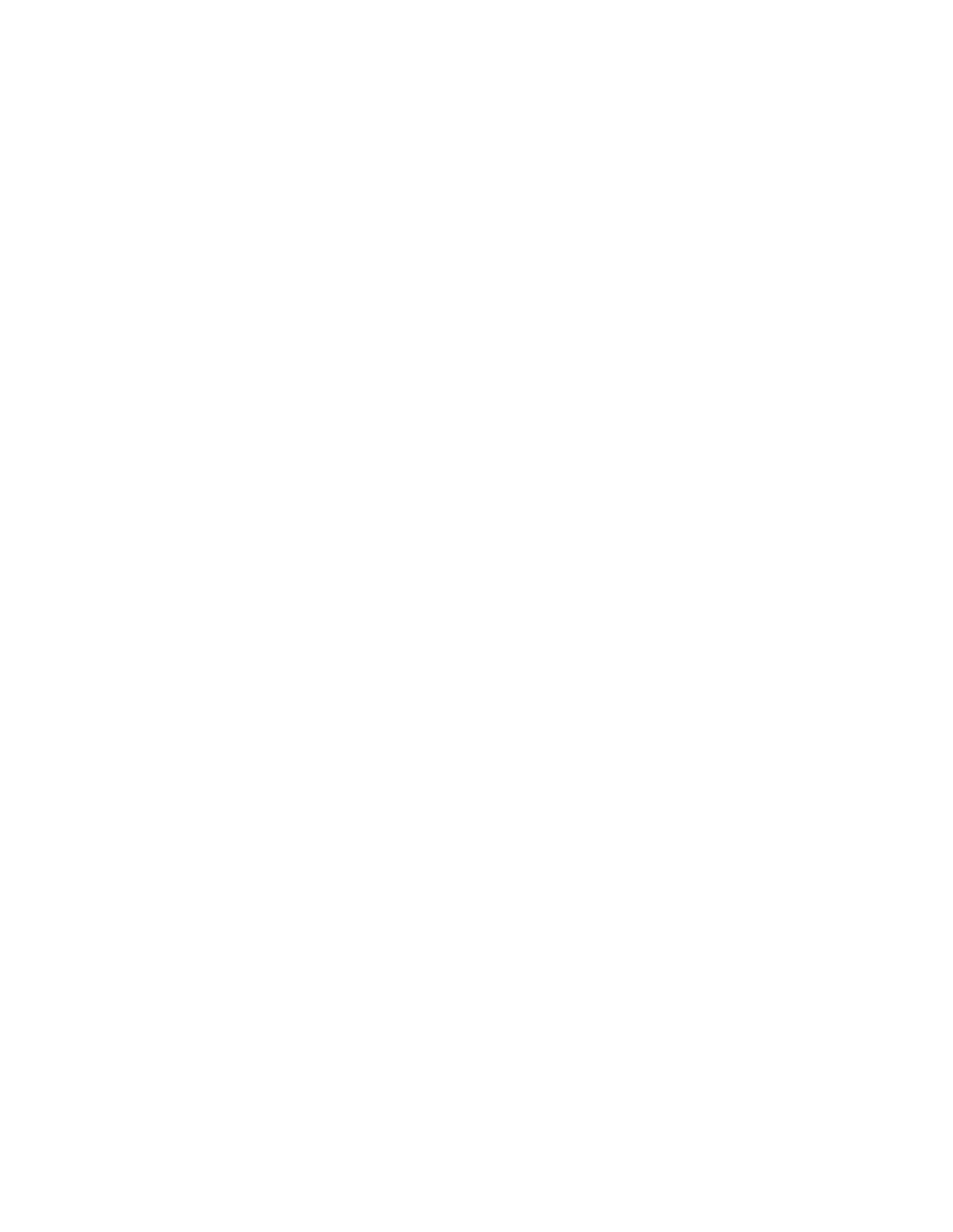# LS A

BERKELEY CARLSBAD FRESNO IRVINE LOS ANGELES PALM SPRINGS POINT RICHMOND RIVERSIDE ROSEVILLE SAN LUIS OBISPO

February 8, 2018

Ali Amidy Aliamidy@aol.com PO Box 880 Los Gatos, CA 95031

Subject: Biological Resource Assessment Update I‐580 and Greenville Road Property, City of Livermore, Alameda County

Dear Mr. Amidy:

This letter updates the information on biological resources presented in the Biological Resources Assessment report dated November 2, 2016 (attached) prepared by LSA Associates Inc. (LSA) on your I‐580 and Greenville Road Property (Site) located in Livermore, Alameda County.

#### **METHODS**

Prior to revisiting the Site, we consulted the California Natural Diversity Data Base (CNDDB) to determine if any new records of special status species had been reported from the Livermore area. We re-surveyed the Site on February 7, 2018 to determine if habitat conditions had changed. We walked the entire Site inspecting the landscape and habitat.

#### **RESULTS**

The results of the CNDDB review found that records for one additional plant and two additional wildlife species from the regional vicinity had been added to the database; sticky sand‐spurry (*Spergularia marcotheca* var. *longistyla*), California glossy snake (*Arizona elegans occidentalis*) and grasshopper sparrow (*Ammodramus savannarum*). In addition, the federal status of the Livermore tarplant Deinandra bacigalupii) is now listed as State endangered.

The sand‐spurry has a California rare plant rank of 1B and both wildlife species are California species of special concern. None of these three species would occur on the site due to the absence of suitable habitat or outside of the range. The species information is provided in the table below.

### **Table A: Updates to Special‐Status Species Potentially Occurring on the Greenville/580 Property, Alameda County, California**

| <b>Species</b>                                                  | Status*  | <b>Habitat Requirements</b>                               | <b>Potential to Occur on Site</b>                                |
|-----------------------------------------------------------------|----------|-----------------------------------------------------------|------------------------------------------------------------------|
| Spergularia marcotheca var.<br>longistyla<br>Sticky sand-spurry | $-/-/1B$ | Alkaline meadows, marshes, and<br>swamps. Blooms Mar- May | None. No suitable micro-<br>habitat (alkaline soils) on<br>site. |

2/9/18 (P:\ANC1601\Update cover letter 02‐09‐2018 final.docx)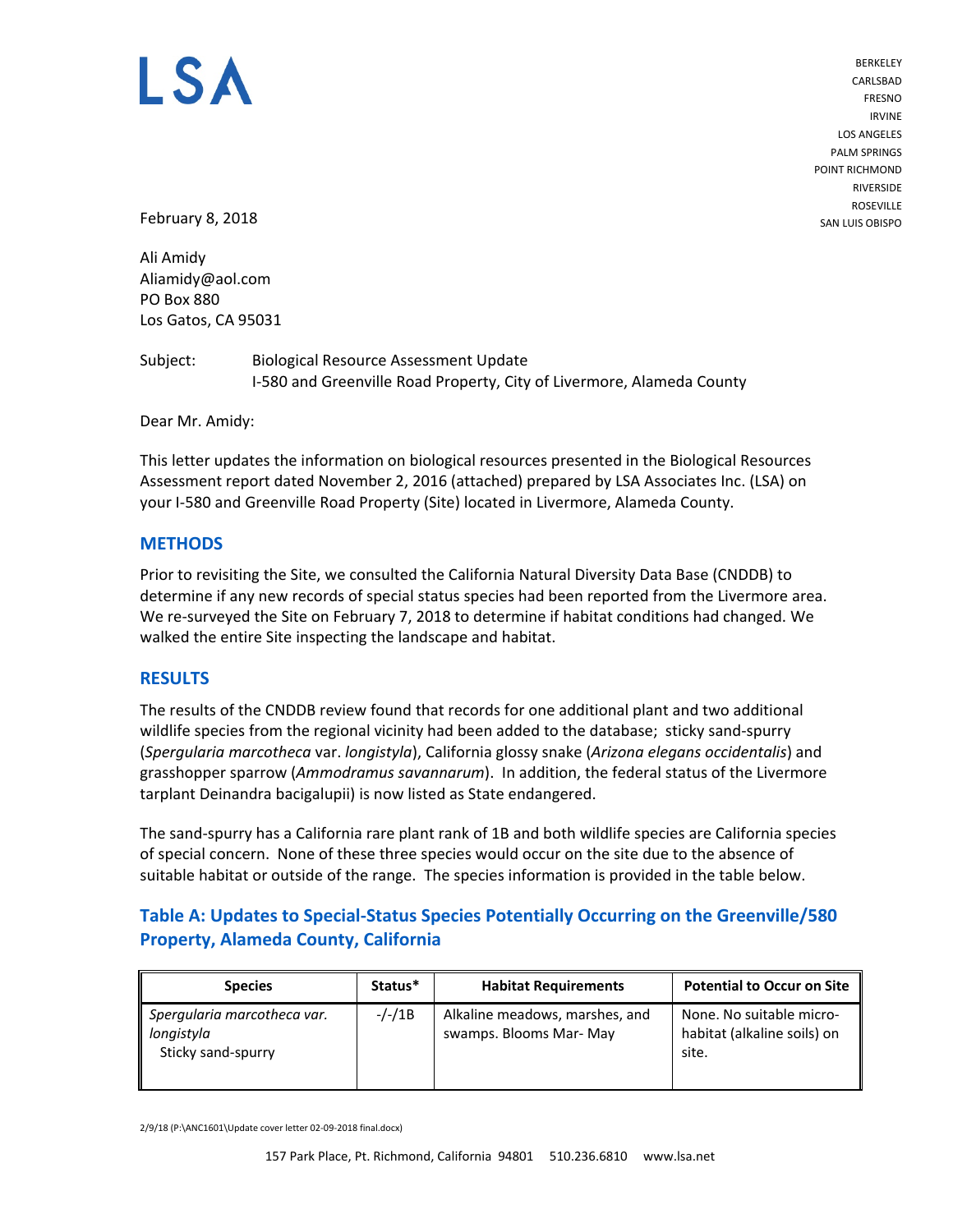| <b>Species</b>                                          | Status* | <b>Habitat Requirements</b>                                                                                                                | <b>Potential to Occur on Site</b>                      |
|---------------------------------------------------------|---------|--------------------------------------------------------------------------------------------------------------------------------------------|--------------------------------------------------------|
| Arizona elegans occidentalis<br>California glossy snake | --/CSC  | Open grasslands within the foothills<br>and along valley edges.                                                                            | No. Only known from the<br>east side of Altamont Pass  |
| Ammodramus savannarum<br>Grasshopper sparrow            | --/CSC  | Open grasslands usually associated<br>with shrubs, within the foothills and<br>along valley edges. Prefers to nest in<br>tall grass areas. | No, site is too small for<br>suitable nesting habitat. |

The site visit determined that habitat conditions were essentially the same as those observed in 2016. There have been no alterations of landform or vegetation communities.

The results and recommendations in the November 2016 Biological Resource Assessment remain valid.

Please feel free to contact me or Malcolm Sproul with any questions you may have about the contents of this letter.

Sincerely,

LSA Associates, Inc.

David Muth Senior Herpetologist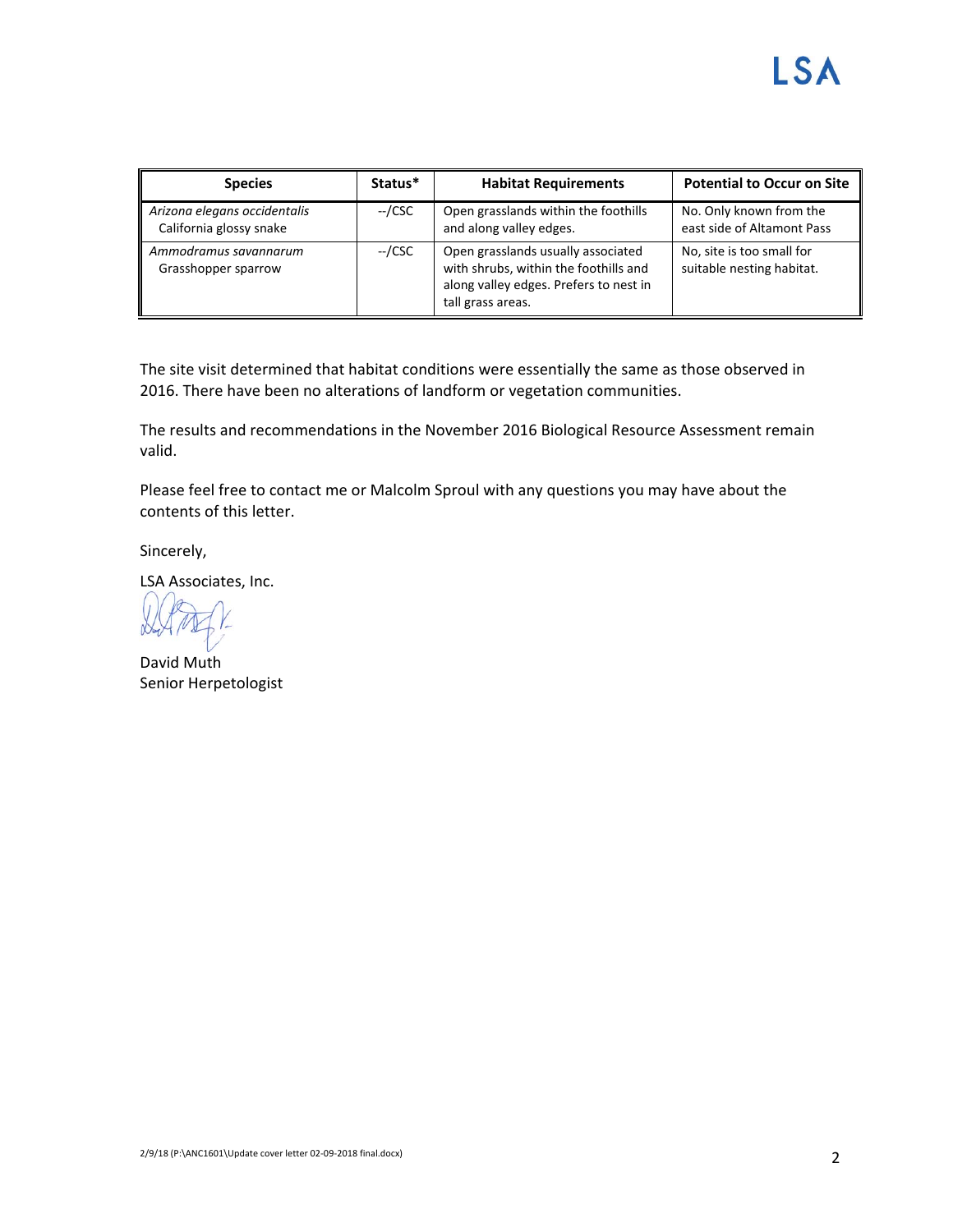

November 2, 2016

Ali Amidy Aliamidy@aol.com

Subject: Results of Biological Resources Assessment, I‐580 and Greenville Road Property, City of Livermore, Alameda County

Dear Ali:

This letter presents the results of a biological resources assessment of your property (Study Site) located west of the I‐580 west‐bound freeway entrance from Northfront Road in the City of Livermore (City), Alameda County. This assessment has been prepared to identify biological resources present on and in the vicinity of the property, the potential presence of special-status species and sensitive habitats on and in its immediate vicinity, and the potential biological impacts of site development.

This letter report includes: (1) a summary of relevant state and federal regulations that may apply to the project; (2) a description of the methods used to conduct the survey; (3) a description of existing conditions on the site; (4) an analysis of the potential presence of special‐status plant and animal species and sensitive habitats; and (5) recommended mitigation measures that may be necessary to support project planning/permitting efforts.

#### **SITE LOCATION**

The approximately 2.5 acre tear drop shaped Study Site is located along the eastern periphery of the City of Livermore on the north side of Interstate 580 in eastern Alameda County. The site is bounded on the north by Northfront Road (formerly a portion of Altamont Pass Road), to the south by Interstate 580 and on the eastern edge by the west bound on‐ramp to 580 from Northfront Road. The property is located within Section 36 of Township 2 South, Range 2 East on the 7.5‐minute USGS Altamont, California quadrangle, roughly centered at UTM 4,175,230 Northing/614,045 Easting. Lands used for livestock grazing extend to the north and east of the site. Residential developments are located to the west/northwest.

#### **REGULATORY CONTEXT**

The project site is within the general geographic range of several sensitive plant communities and special‐status plant and wildlife species. Biological resources on the project site may fall under the jurisdictions and regulations of the agencies listed below and described in more detail in Attachment A:

- **U.S. Fish and Wildlife Service (USFWS)**. Species listed under the federal Endangered Species Act.
- **California Department of Fish and Wildlife (CDFW)**. Species listed under the State Endangered Species Act. Species of Special Concern, Streambed Alteration Agreements.

2/9/18 (P:\ANC1601\Results of Bio Res Assess Draft 10‐25‐2016a.docx)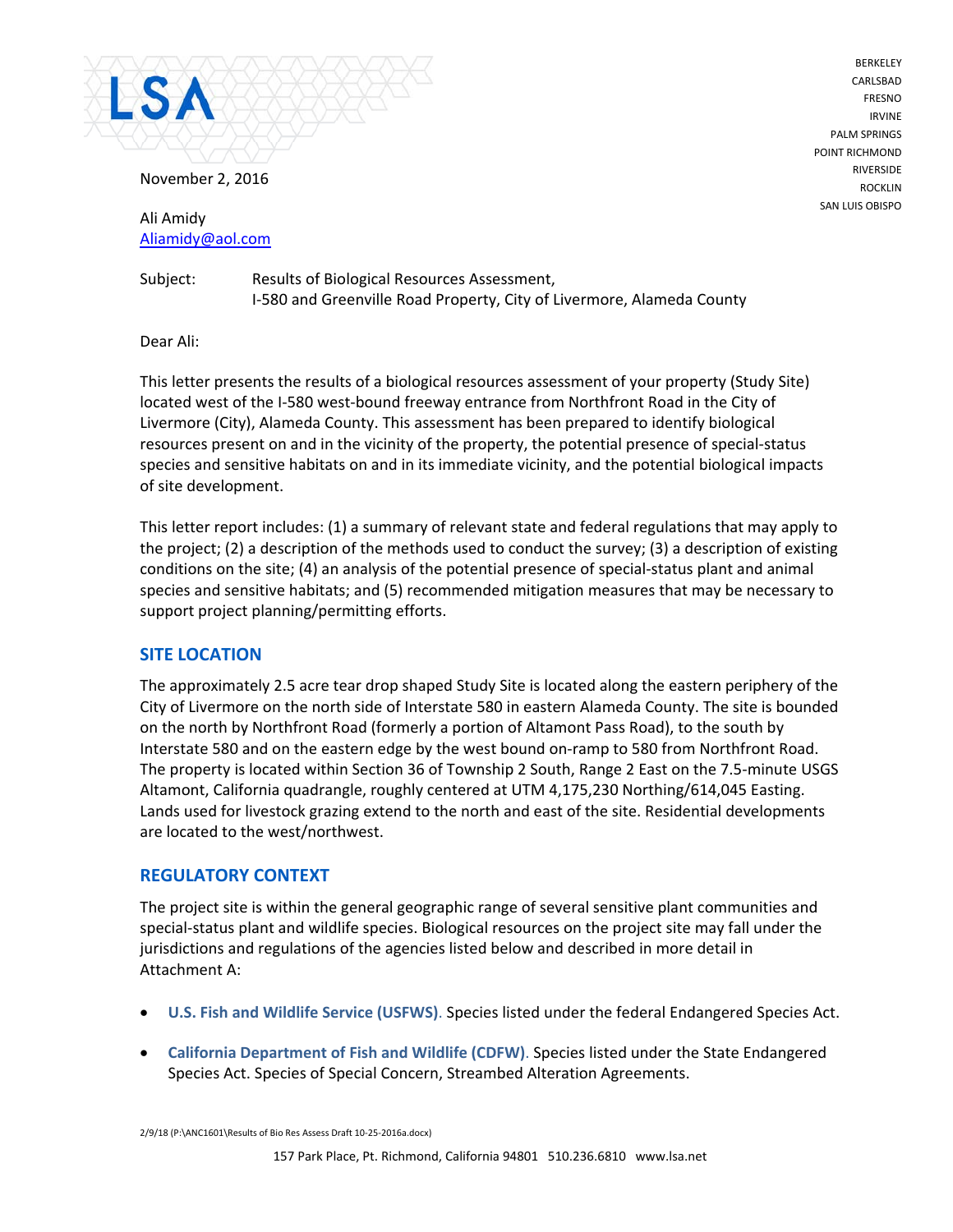

- **U.S. Army Corps of Engineers (Corps)**. Fill of waters/wetlands subject to Section 404 of the Clean Water Act.
- **Regional Water Quality Control Board (RWQCB)**. Water quality certification under Section 401 of the Clean Water Act, Porter‐Cologne water quality standards.

#### **East Alameda County Conservation Strategy (EACCS)**

The EACCS provides a framework to protect, enhance and restore natural resources in eastern Alameda County, while improving and streamlining the environmental regulatory process for impacts resulting from infrastructure and development projects. Developed in consultation with the CDFW, USFWS and RWQCB, the EACCS enables projects to comply with state and federal regulatory requirements using consistent and standardized mitigation strategies. The EACCS provides standardized mitigation for habitats and listed species in eastern Alameda County. All signatories to the strategy, such as the City of Livermore, will require mitigation for impacts of a project as specified in the plan. The study site is located within Conservation Zone 4 of the EACCS plan area. It is not located in critical habitat for a listed species.

#### **METHODS**

Prior to conducting field work, LSA searched the California Department of Fish and Wildlife (CDFW) California Natural Diversity Data Base (CNDDB) and the California Native Plant Society's (CNPS) On‐ line Inventory of Rare and Endangered Plants to obtain observation records for special status plants and animals within the Altamont, Byron Hot Springs, Livermore, Mendenhall Springs, Midway, and Tassajara 7.5 minute USGS quadrangles. Based on these searches, LSA compiled a list of special‐ status species and habitats known to occur in the vicinity of the Study Site. This list was used as a reference for field surveys.

For the purposes of this report, special-status species are defined as follows:

- Species that are listed, formally proposed, or designated as candidates for listing as threatened or endangered under the federal Endangered Species Act (ESA).
- Species that are listed, or designated as candidates for listing, as rare, threatened, or endangered under the California Endangered Species Act (CESA).
- Plant species on Lists 1B and 2 in the California Native Plant Society (CNPS) *Inventory of Rare and Endangered Vascular Plants of California* (CNPS 2009).
- Animal species designated as Species of Special Concern by CDFW.
- Species that meet the definition of rare, threatened, or endangered under Section 15380 of the California Environmental Quality Act guidelines.
- Species considered to be a taxon of special concern by local agencies.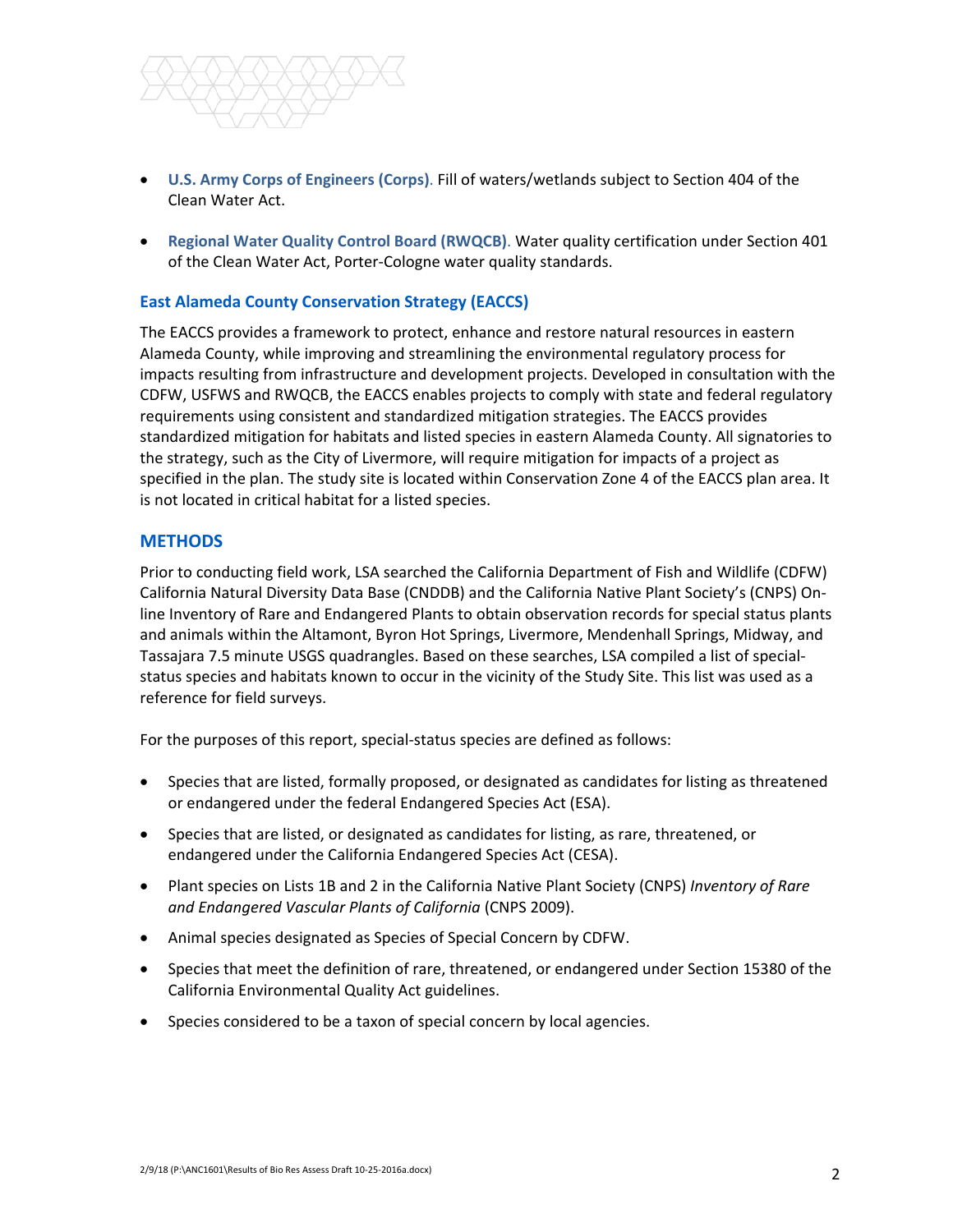

A field survey of the Study Site was conducted by LSA staff biologist David Muth on September 14, 2016. During the visit, he assessed the current habitat conditions and evaluated the potential to support special‐status plant and/or animal species, as well as sensitive habitats. Surveys focused on observations of plants and animals or evidence of their presence, as well as assessing the suitability of existing habitats for special‐status species. All observations were recorded in field notes and on maps.

Nomenclature for vegetation and plant communities used in this report is based on multiple sources, primarily *A Manual of California Vegetation* (Sawyer and Keeler‐Wolf, 1995). Plant taxonomy and nomenclature follows Baldwin et al (2012). Common and scientific names for animals are based on Crother (2008) for amphibians and reptiles, the American Ornithologists' Union (AOU) *Check‐list of North American Birds* (AOU 1998) for birds, and Bradley et al. (2014) for mammals.

The USDA Web Soil Survey (*http://websoilsurvey.nrcs.usda.gov/app/WebSoilSurvey.aspx)* was reviewed to determine soil types on the site and identify if any soil types (e.g., sandy, acidic, or highly alkaline soils; serpentinite, etc*.*) that may support special‐status plants and/or sensitive communities, including wetlands, are present.

#### **RESULTS**

#### **Existing Conditions**

The property is relatively flat and surrounded on all sides by roads. Soils on the Study Site consist of the moderately to well drained San Ysidro loam. This soil is not considered alkaline or to include any extensive clay components.

Vegetation consists of a mix of non‐native annual weeds and grasses best described as an annual grassland/ruderal community. The Study Site shows signs of occasional disturbance by disking and the soil surface near the center of the property was covered by a shallow layer of gravel. Two barren dirt pullout areas are located along Northfront Road. A chainlink fence separates the southern edge of the property from the adjacent freeway.

The annual grassland/ruderal community on the Study Site is dominated by non‐native annual species such as oats (*Avena* sp.), brome grasses (*Bromus* hordaceous and *B. diandrus*), and weeds including mustards (*Brassica nigra*, *B. rapa* and *Herschfeldia incana*), prickly lettuce (Lactuca serriola), and Italian thistle (*Carduus pycnocephalus*). The majority of the annual vegetation had died for the year. A few late blooming species, stinkweed (*Dittrichia graveolens*), gum plant (*Grindelia* sp.), and three‐rayed tarplant (*Deinandra lobbii*), were also observed.

No drainages are located on the property and water appears to sheet flow over the Study Site. A small (approximately 10' by 10'), topographic low was located near the center of the site. This feature could pool shallow amounts of water (1‐2 inches) during and immediately after a heavy rainfall, but appears unlikely to remain more than 24 hours. No plant species indicative of hydric conditions were observed.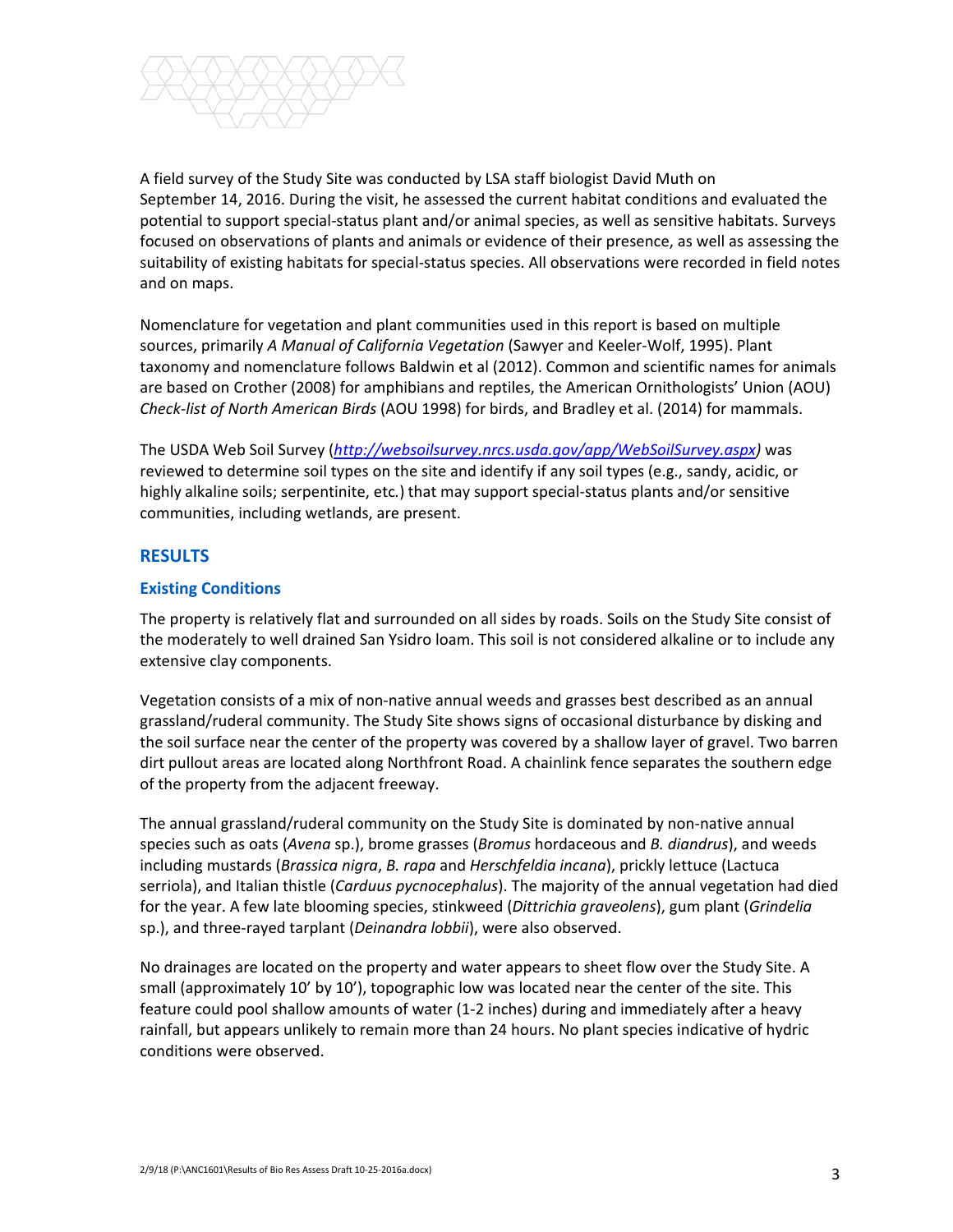

The roadways surrounding the Study Site, the volume of existing traffic and lack of cover likely eliminate use of the site by larger wildlife species. Birds such as killdeer, European Starling, Brewer's blackbird and house finch would be expected to forage on the property. Smaller fossorial species, such as pocket gopher, and western fence lizards reside here. Numerous gopher and mouse burrows were observed during the site visit.

#### **Regulated Waters and Wetlands**

No features subject to the jurisdiction of the ACOE or RWQCB were observed on the Study Site. The topographic low area observed near the center of the property does not support conditions meeting the definition of a wetland.

#### **Other Sensitive Habitats**

CDFW monitors the status of uncommon and declining plant communities/sensitive habitats in California. No declining communities/sensitive habitats were observed on the Study Site during our visit.

#### **Special‐Status Plant Species**

The CNDDB and CNPS report 19 special‐status plant species occurring within grassland type communities in the vicinity of the property (Table A). All of these species require specific micro‐ habitat components not present within or adjacent to the Study Site (i.e., alkaline or clay soils, vernal pools, etc.). Historical land disturbance (grazing, freeway construction) and alterations of the site further reduce suitability for these species that have restricted tolerances. No special status plants were observed during the site visit. Three‐rayed tarplant, a common relative of Livermore tarplant, was present.

#### **Special‐Status Animal Species**

Based on CNDDB records and LSA's knowledge of wildlife in the Livermore and Altamont area, there are 11 special‐status wildlife species (Table B) expected to occur in the vicinity of the Study Site. Conditions on the property are marginally suitable for two of these species, California tiger salamander, and western burrowing owl.

Western burrowing owls live in underground burrows within grassland habitats and are tolerant of human activity. No burrows suitable for use by burrowing owl were observed on the property during the site visit and no evidence of burrowing owl use (pellets, feathers) was detected. Burrowing owls are present in the Livermore Valley and they could forage on the site.

California tiger salamanders (CTS) also live in rodent burrows within grassland habitats, breeding in nearby seasonal pools/ponds. Adult CTS have been documented to occur within 1.3 miles of breeding habitat. The closest to the project site the species has been documented breeding is in Frick Lake and a seasonal pond, both located approximately ¾ mile from the site. Adults have been observed in upland habitat in the site vicinity. The closest documented location was approximately 0.40 mile to the north. The small size and fossorial behavior of this species would allow it to reside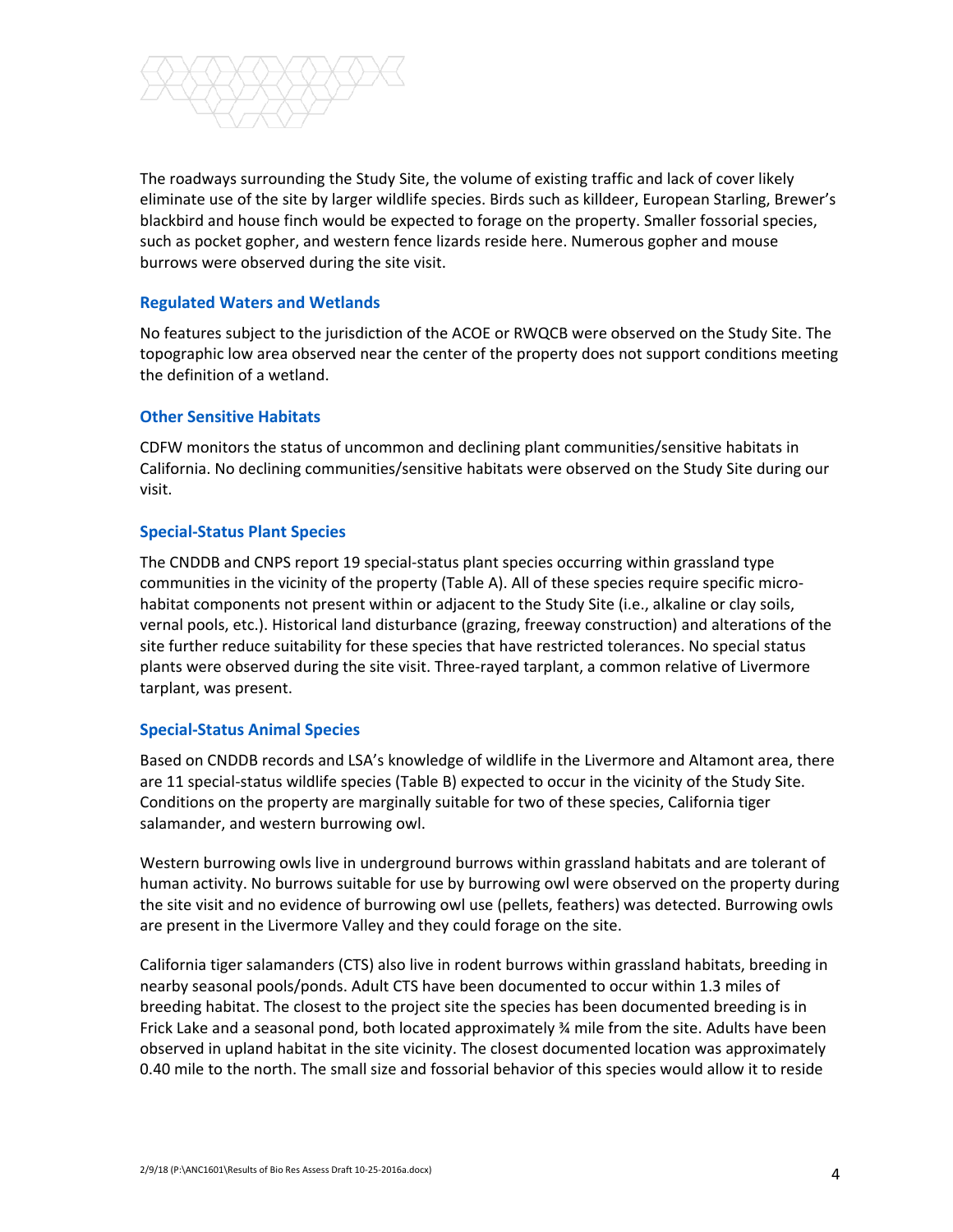

on the project site during the non‐breeding season. Although the study site is surrounded by roads making access difficult, if an adult salamander was able to reach it, the salamander could inhabit the site.

#### **POTENTIAL IMPACTS**

The proposed project will remove 2.5 acres of non‐native/ruderal grasslands suitable as marginal California tiger salamander upland habitat. The grasslands also provide marginal habitat for western burrowing owl. The alteration of the habitat for the project could kill or harm either of these species occurring on or passing through the Study Site.

Project construction could potentially disrupt active bird nests on or adjacent to the Study Site if any were present during construction activities. Nests could be destroyed or abandoned.

#### **RECOMMENDATIONS**

In order to conform with the mitigation and compensation requirements of EACCS the following would need to be implemented:

**Habitat Compensation.** Provide compensation for the loss of California tiger salamander habitat. The ratio, depending on the location of the mitigation site and the quality of habitat at both the impact and mitigation site would be from 2.5 to 4:1 (acres protected:acres lost).

#### **Mitigation Measures**

The following species specific mitigation measures from Table 3.3 in the EACCS plan would be project conditions of approval:

AMPH‐2:

- A qualified Biologist approved by the USFWS and the CDFW will conduct a preconstruction survey for special-status species within 48 hours of the initiation of any construction activities (i.e., staging, clearing, grading, tree trimming or removal). If a listed species is detected, halt all work until the animal has left the work area. If an unlisted species is detected it may be moved to a safe location.
- A service‐approved biologist will be present for all initial ground disturbing activities.
- No monofilament plastic will be used for erosion control.
- Construction personnel will inspect open trenches in the morning and evening for trapped amphibians.
- **If necessary, a qualified biologist possessing a valid ESA Section**  $10(a)(1)(A)$  **permit or Service** approved under an active Biological Opinion, will be contracted to trap and to move amphibians to nearby suitable habitat if amphibians are found inside the fenced area.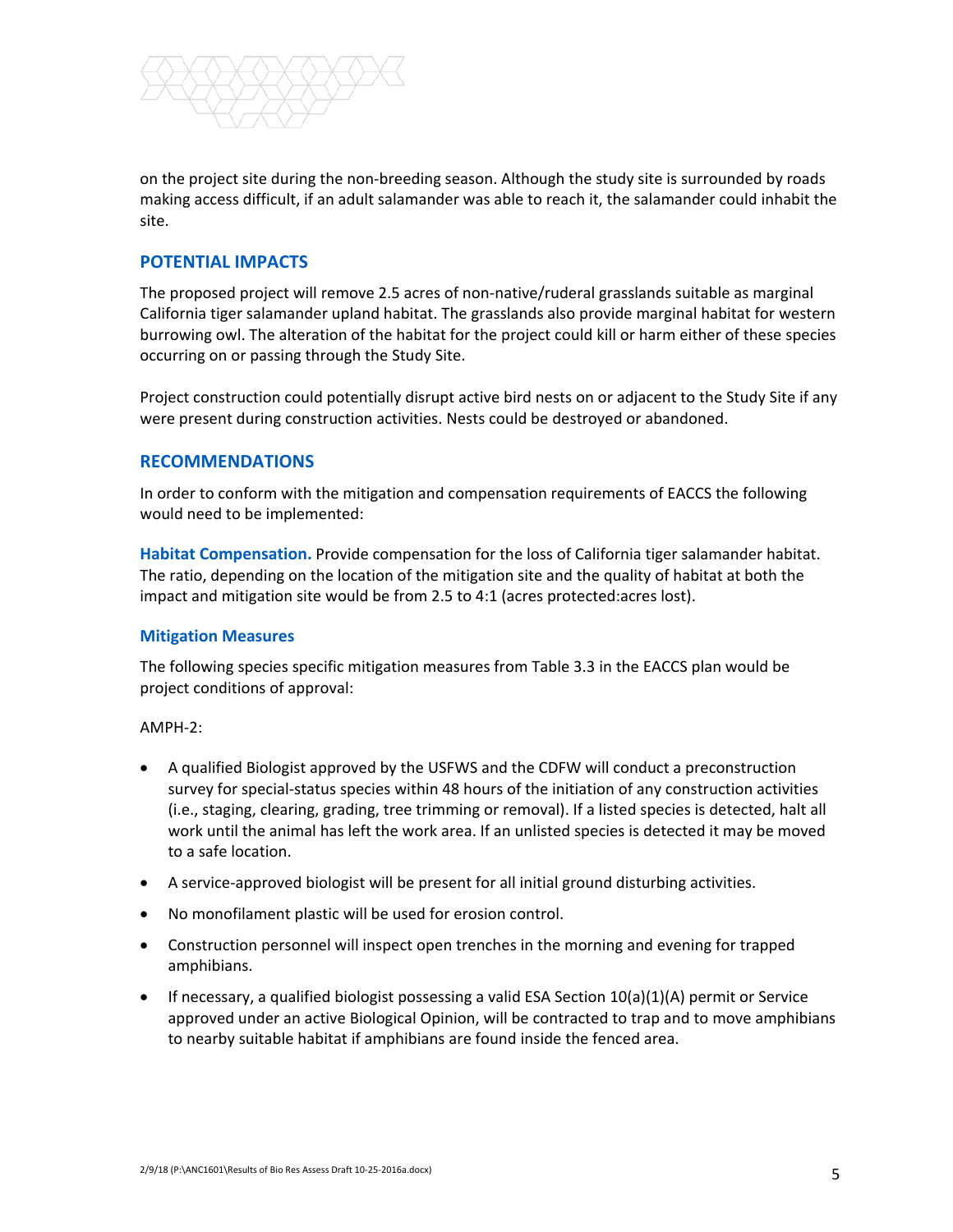

• Project construction should schedule work activities for the dry season when potential impacts to California tiger salamander would be minimal (May 1‐October 15).

BIRD‐2:

- Conduct a preconstruction survey for nesting birds by a qualified biologist no more than 14 days prior to the initiation of construction related activity (i.e., staging, clearing, grading, tree trimming or removal) if this activity occurs between February 1 thru July 31.
- If active bird nests are found on or adjacent to the site, an exclusion zone should be established around the nest as specified by the qualified biologist. The exclusion zone should be centered on the nest and have a radius of 50 feet for passerines and other non‐raptors, 200 feet for raptors and 250 feet for burrowing owls. Active nests should be monitored weekly to ensure that the exclusion zones are intact and that the young are developing. The exclusion zones should remain in place until the young have fledged and are foraging independently as determined by a qualified biologist.
- If burrowing owls are present at the site during the non-breeding season, a qualified biologist will establish an exclusion zone of at least 150 feet.
- If an effective exclusion area for burrowing owls cannot be established, an experienced burrowing owl biologist will develop a site specific plan to minimize the potential to affect the reproductive success of the owls.

The project will also need to incorporate the measures specified in Table 3‐2 *General Avoidance and Mitigation Measures to Reduce Effects on Focal Species* of the EACCS Plan (attached).

Please contact me if you have any questions or require additional information.

Sincerely,

LSA Associates, Inc.

Malcolm J. Sproul Principal

Enclosures: Attachment A – Regulatory Context Table A: Special‐Status Plant Species Potentially Occurring on the Greenville/580 Property, Alameda County, CA Table B: Special‐Status Wildlife Species Potentially Occurring on the Greenville/580 Property, Alameda County, CA Table 3‐2: General Avoidance and Minimization Measures to Reduce Effects on Focal **Species**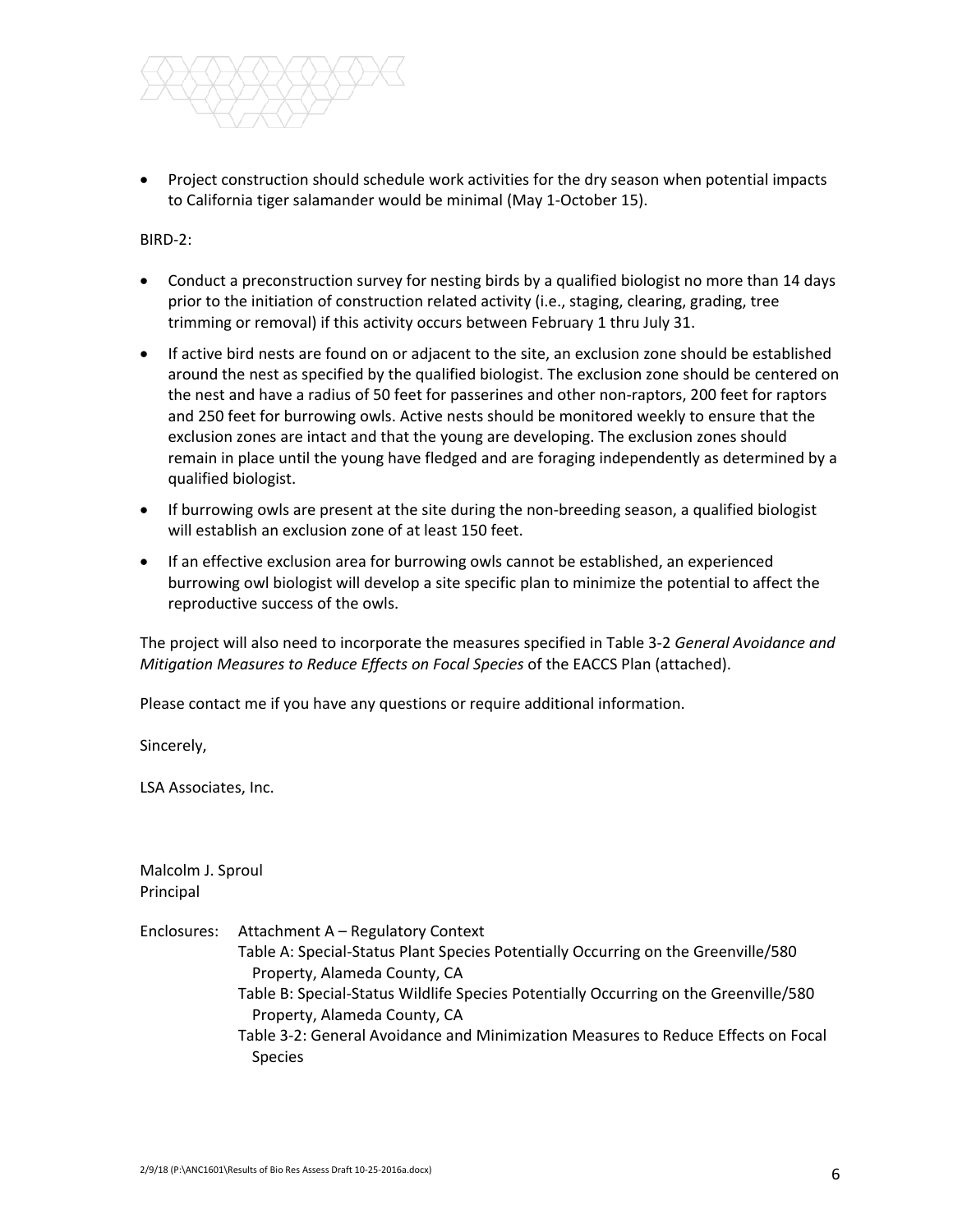![](_page_10_Picture_0.jpeg)

## **REFERENCES**

- American Ornithologists' Union. 1998. *Check‐list of North American Birds*, seventh edition. Washington, D.C. American Ornithologists' Union.
- Bradley, R.D. et. al. 2014. Revised checklist of North American Mammals North of Mexico. Occasional Papers, Museum of the Texas Tech University. No. 327. 2 October 2014.
- Baldwin, B.G., D.H. Goldman, D.J. Keil, R. Patterson, T.J. Rosatti, and D.H. Wilken, editors. 2012. *The Jepson Manual: Vascular Plants of California, Second Edition.* University of California Press, Berkeley, CA. 1568 pp.
- ICP International. 2010. *East Alameda County Conservation Strategy.* Final Draft. Prepared for East Alameda County Conservation Strategy Steering Committee, Livermore, CA.
- California Native Plant Society (CNPS). 2016. Inventory of Rare and Endangered Plants (online edition, v7‐10c). California Native Plant Society. Sacramento, CA.
- Crother, B.I., editor. 2008. Scientific and Standard English Names of Amphibians and Reptiles of North America North of Mexico, pp. 1‐84. SSAR Herpetological Circular 37.
- Sawyer, J.O., and T. Keeler‐Wolf. 1995. *A Manual of California Vegetation*. California Native Plant Society Press, Sacramento, CA.
- Web Soil Survey. 2015. http://websoilsurvey.nrcs.usda.gov/app/WebSoilSurvey.aspx, accessed on 4 February 2015.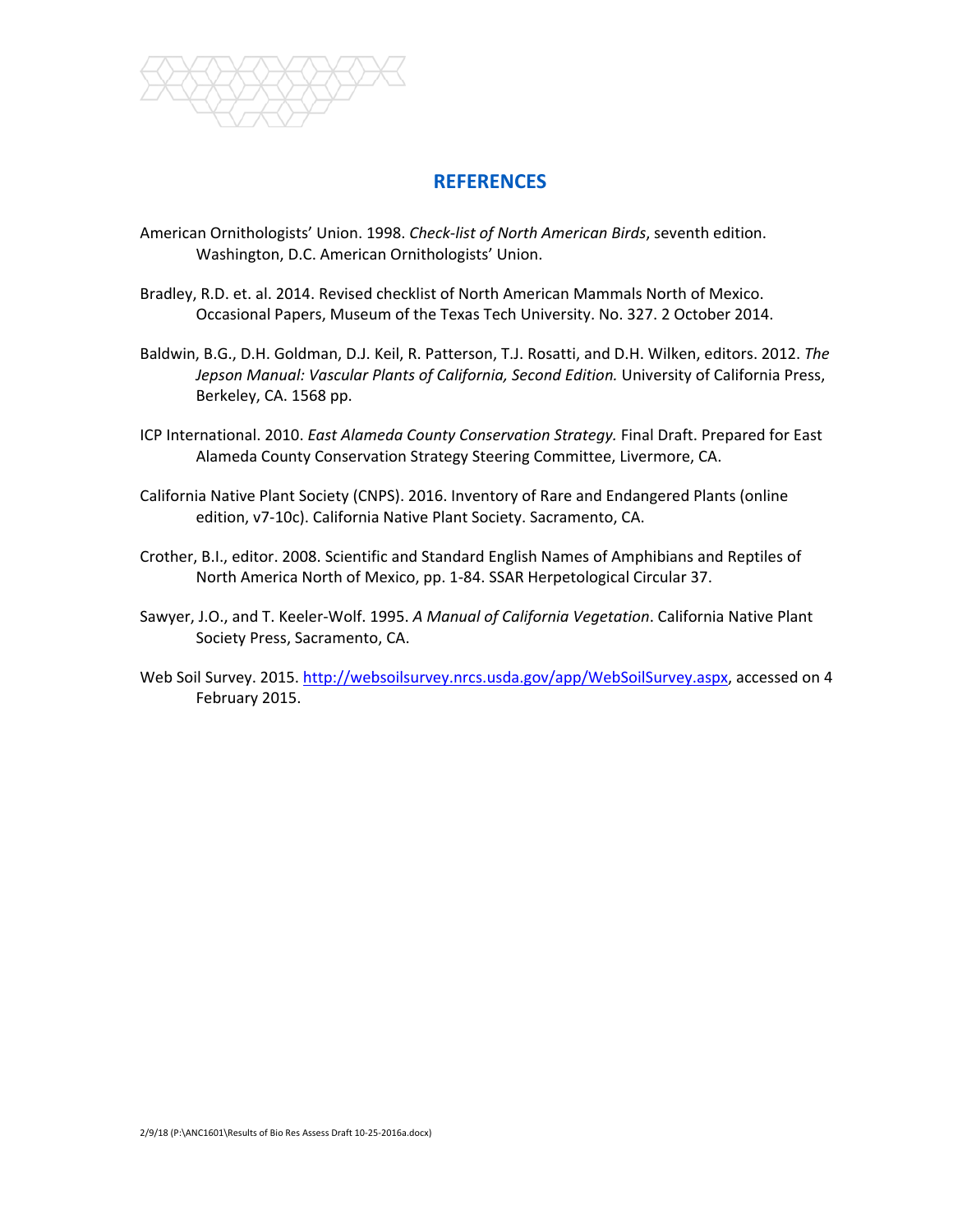# **ATTACHMENT A: REGULATORY CONTEXT**

The project site is within the general geographical range of several sensitive plant communities and special‐status plant and wildlife species. Biological resources on the project site may fall under the jurisdictions and regulations of the agencies listed below:

#### **U.S. Fish and Wildlife Service**

The U.S. Fish and Wildlife Service (USFWS) has jurisdiction over federally‐listed threatened and endangered species under the federal Endangered Species Act. The Endangered Species Act protects listed species from harm or "take" which is broadly defined as to "harass, harm, pursue, hunt, shoot, wound, kill, trap, capture, or collect, or attempt to engage in any such conduct." An activity can be defined as a "take" even if it is unintentional or accidental.

An endangered species is one which is in danger of becoming extinct throughout all or a significant portion of its range. A threatened species is one that is likely to become endangered within the foreseeable future. In addition to endangered and threatened species, which are legally‐protected under the federal Endangered Species Act, the USFWS maintains a list of candidate species. Candidate species are specifically included on a list published in the federal register. Federal candidate species are not afforded legal protection under the federal Endangered Species Act.

#### **California Department of Fish and Wildlife**

The CDFW has jurisdiction over state‐listed threatened, endangered, and rare (plant) species under the state Endangered Species Act. In addition, species proposed for listing under the State act are also protected until a determination is made on the listing proposal. The State and federal lists are generally similar, although a few species present on one list may be absent from the other list. The State also maintains lists of special‐status wildlife species identified as Species of Special Concern. These are species whose status is being monitored due to one or more threats. Species on these lists are not afforded legal protection.

The CDFW also exerts jurisdiction over the bed and bank of watercourses according to the provisions of Section 1601 to 1603 of the Fish and Game Code. The CDFW typically requires a Streambed Alteration Agreement for the fill or removal of material from any natural drainage. The jurisdiction of the CDFW under Section 1600 of the Fish and Game Code extends to the top of bank of a stream.

#### **U.S. Army Corps of Engineers**

Under Section 404 of the Clean Water Act, the Corps is responsible for regulating the discharge of fill material into waters of the United States. Waters of the U.S. and their lateral limits are defined in 33 Code of Federal Regulations (CFR) Part 328.3 (a) and include streams that are tributary to navigable waters and their adjacent wetlands. Wetlands that are not adjacent to waters of the U.S. are termed "isolated wetlands" and may be subject to Corps jurisdiction.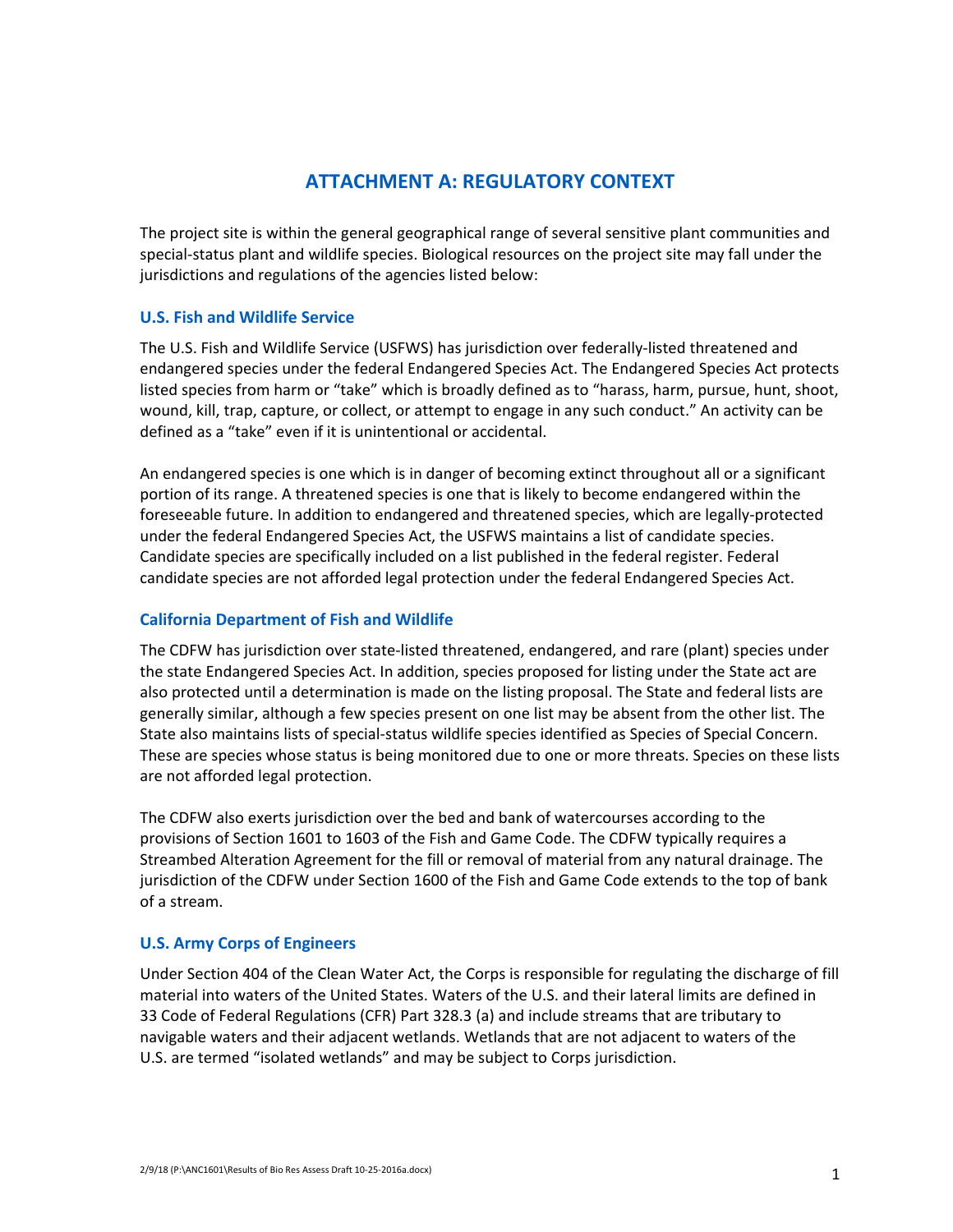In general, a Corps permit must be obtained before placing fill in wetlands or other waters of the U.S. The type of permit depends on the acreage involved and the purpose of the proposed fill. Nationwide Permits are available for projects that are anticipated to have minimal impacts on waters of the U.S. and wetlands and meet the general terms of the specific Nationwide Permit and the standard conditions for all Nationwide Permits. An Individual Permit is required for projects that result in more than a "minimal" impact on wetlands. The Corps will be required to consult with the USFW under Section 7 of the ESA if a project subject to Clean Water Act permitting will result in take of a federally listed species.

#### **Regional Water Quality Control Board**

Pursuant to Section 401 of the Clean Water Act, projects that require a permit from the Corps under Section 404 must also obtain water quality certification from the Regional Water Quality Control Board (RWQCB). This certification ensures that the project will uphold state water quality standards. The RWQCB requires mitigation for any loss of jurisdictional area.

#### **National Oceanic and Atmospheric Administration: Fisheries**

Like the U.S. Fish and Wildlife Service (USFWS), the National Oceanic and Atmospheric Administration: Fisheries (NOAA) has jurisdiction over federally listed threatened and endangered species under the federal Endangered Species Act. The NOAA jurisdiction is restricted to marine and anadromous wildlife species such as salmon and steelhead.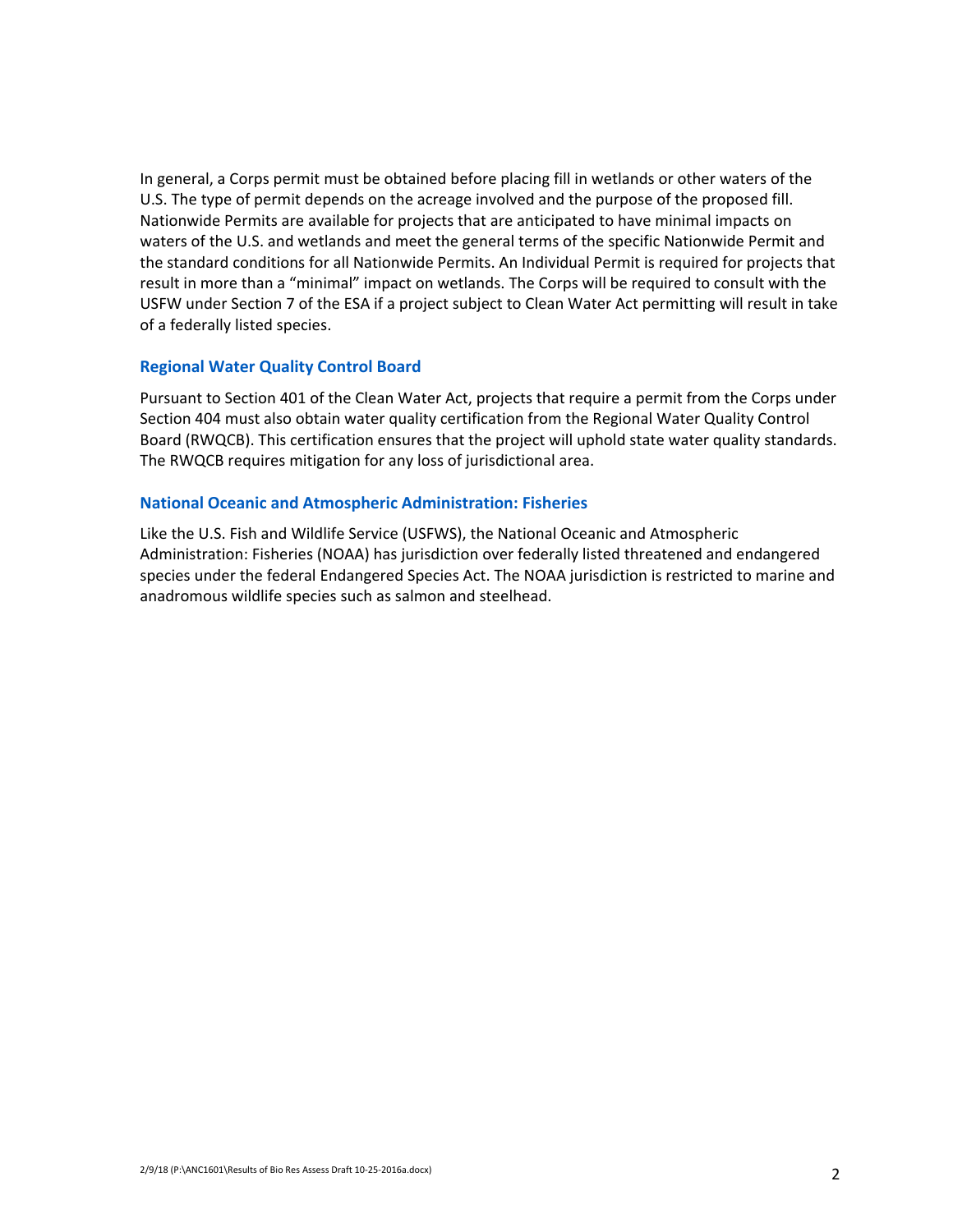| <b>Species</b>                                             | Status*    | <b>Habitat Requirements</b>                                                                       | <b>Potential to Occur on Site</b>                                              |
|------------------------------------------------------------|------------|---------------------------------------------------------------------------------------------------|--------------------------------------------------------------------------------|
| Astragalus tener var. tener<br>Alkali milk-vetch           | $-/-/1B$   | Playas, grasslands, vernal pools.<br>Especially in adobe and alkaline<br>soils. Blooms Mar - Jun  | None. No suitable micro-<br>habitat (alkaline soils) on<br>site.               |
| Atriplex cordulata var.<br>cordulata<br>Heartscale         | $-/-/1B$   | Alkaline flats and scalds,<br>grasslands, and chenopod scrub.<br>Blooms May - Oct                 | None. No suitable micro-<br>habitat (alkaline soils) on<br>site.               |
| Atriplex depressa<br><b>Brittlescale</b>                   | $-/-/1B$   | Alkaline grasslands, chenopod<br>scrub, and playas. Blooms May -<br>Oct                           | None. No suitable micro-<br>habitat (alkaline soils) on<br>site.               |
| Atriplex minuscula<br>Lesser saltscale                     | $-/-/1B$   | Alkaline grasslands, chenopod<br>scrub, and playas. Prefers sandy<br>soils. Blooms May - Oct      | None. No suitable micro-<br>habitat (alkaline soils) on<br>site.               |
| Blepharizonia plumosa<br>Big tarplant                      | $-/-/1B$   | Dry annual grasslands with clay or<br>clay-loam soils. Often on slopes.<br>Blooms Jul - Oct       | None. No suitable micro-<br>habitat (clay soils) on site.                      |
| California macrophylla<br>Large-leaf filaree               | $-/-/1B$   | Shallow clay soils in grasslands<br>and cismontane woodlands.<br>Blooms Mar - Jul                 | None. No suitable micro-<br>habitat (clay soils) on site.                      |
| Centromadia parryi ssp.<br>congdonii<br>Congdon's tarplant | $-/-/1B$   | Grasslands, occasionally on<br>alkaline soils. Blooms Jun - Nov                                   | None. No suitable micro-<br>habitat (alkaline soils) on<br>site.               |
| Cloropyron molle ssp.<br>hispidum<br>Hispid bird's-beak    | $-/-/1B$   | Alkaline grasslands, meadows, and<br>playas. Blooms Jun - Sept                                    | None. No suitable micro-<br>habitat (alkaline soils) on<br>site.               |
| Cloropyron palmatum<br>Palmate-bracted bird's-beak         | FE/CE/1B   | Alkaline grasslands and chenopod<br>scrub. Blooms Jul - Sept                                      | None. No suitable micro-<br>habitat (alkaline soils) on<br>site.               |
| Deinandra bacigalupii<br>Livermore tarplant                | $-(CE/1B)$ | Alkaline meadows. Blooms Jun -<br>Oct                                                             | None. No suitable micro-<br>habitat (alkaline soils) on<br>site.               |
| Eryngium spinosepalum<br>Spiny-sepaled button-celery       | $-/-/1B$   | Playas, grasslands, vernal pools.<br>Especially in adobe and alkaline<br>soils. Blooms April-June | None. No suitable micro-<br>habitat (vernal pools,<br>alkaline soils) on site. |
| Eschscholzia rhombipetala<br>Diamond-petaled poppy         | $-/-/1B$   | Grasslands, especially on alkaline<br>or clay soils. Blooms March-April                           | None. No suitable micro-<br>habitat (clay or alkaline<br>soils) on site.       |
| Extriplex joaquiniana<br>San Joaquin saltbush              | $-/-/1B$   | Alkaline grasslands, meadows, and<br>chenopod scrub. Blooms Apr -<br>Sept                         | None. No suitable micro-<br>habitat (alkaline soils) on<br>site.               |

**Table A: Special‐Status Plant Species Potentially Occurring on the Greenville/580 Property, Alameda County, California**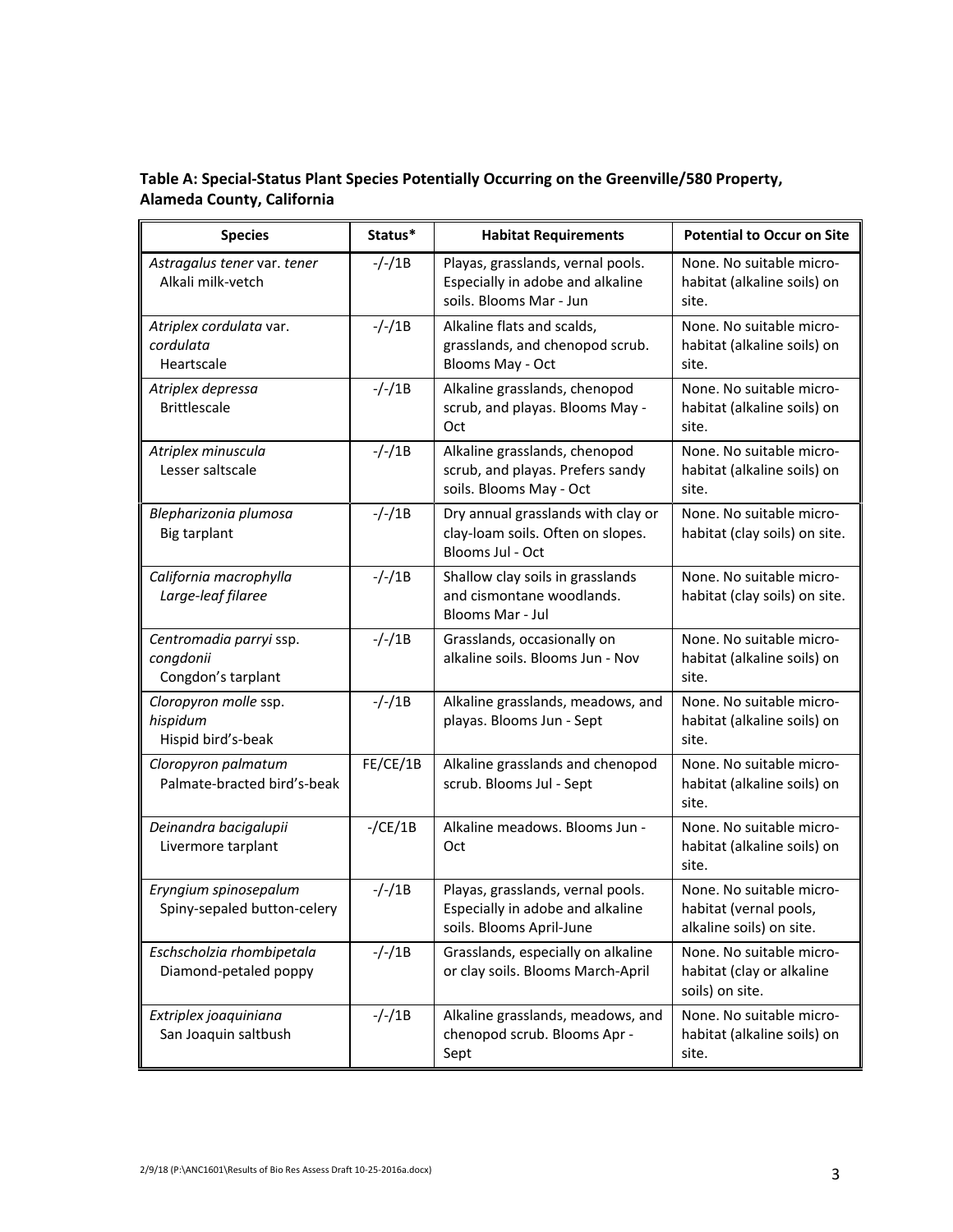| <b>Species</b>                                              | Status*  | <b>Habitat Requirements</b>                                                                              | <b>Potential to Occur on Site</b>                                                    |
|-------------------------------------------------------------|----------|----------------------------------------------------------------------------------------------------------|--------------------------------------------------------------------------------------|
| Navarretia prostrata<br>Prostrate vernal pool<br>navarretia | $-/-/1B$ | Playas, grasslands, vernal pools.<br>Especially in vernal pools and<br>alkaline soils. Blooms April-July | None. No suitable micro-<br>habitat (vernal pools,<br>alkaline soils) on site.       |
| Plagiobothrys glaber<br>Hairless popcorn-flower             | $-/-/1A$ | Alkaline meadows, marshes, and<br>swamps. Blooms Mar- May                                                | None. No suitable micro-<br>habitat (alkaline soils) on<br>site. Considered extinct. |
| Puccinellia simplex<br>California alkali grass              | $-/-/1B$ | Alkaline meadows, marshes, and<br>lake edges. Blooms Mar- May                                            | None. No suitable micro-<br>habitat (alkaline soils) on<br>site.                     |
| Trifolium depauperatum var.<br>hydrophilum<br>Saline clover | $-/-/1B$ | Wet, alkaline grasslands, marshes,<br>and swamps. Blooms Apr - Jun                                       | None. No suitable micro-<br>habitat (alkaline soils) on<br>site.                     |
| Tropidocarpum capparideum<br>Caper-fruited<br>tropidocarpum | $-/-/1B$ | Grasslands, especially on alkaline<br>hills. Blooms Mar - Apr                                            | None. No suitable micro-<br>habitat (alkaline soils) on<br>site.                     |

\* Status:

FE ‐ Federally‐listed as endangered

CE ‐ California state‐listed as endangered

1A ‐ California Native Plant Society; plants presumed extinct in California

1B - California Native Plant Society; plants rare, threatened, or endangered in California and elsewhere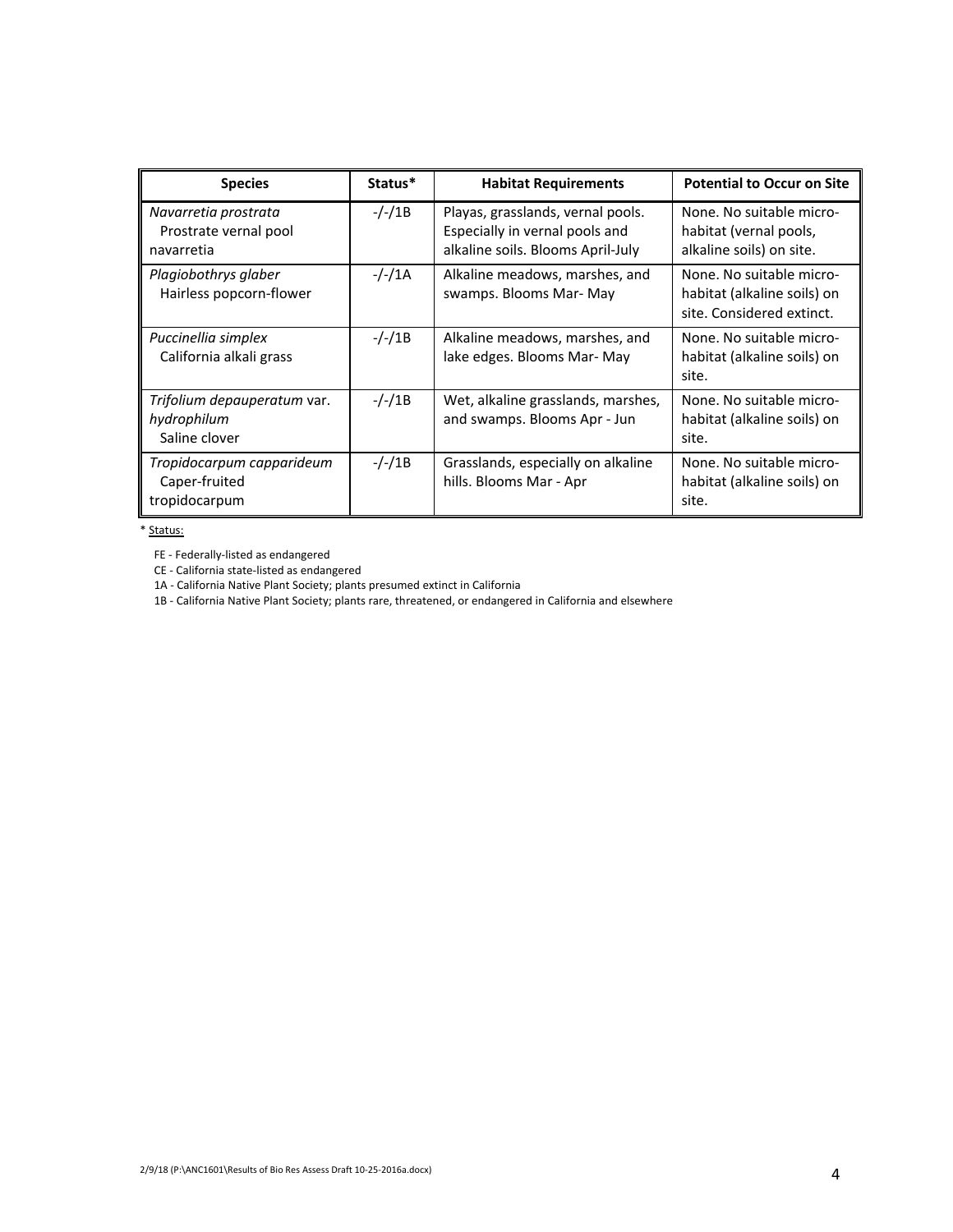#### **Table B: Special‐Status Wildlife Species Potentially Occurring on the Greenville/580 Property, Alameda County, California**

| <b>Species</b>                                                      | Status*  | <b>Habitat Requirements</b>                                                                                                                                                                                               | <b>Suitable Habitat</b><br><b>Present on Site</b>                |
|---------------------------------------------------------------------|----------|---------------------------------------------------------------------------------------------------------------------------------------------------------------------------------------------------------------------------|------------------------------------------------------------------|
| <b>Invertebrates</b>                                                |          |                                                                                                                                                                                                                           |                                                                  |
| Branchinecta lynchi<br>Vernal pool fairy shrimp                     | $FT$ --  | Grassy or mud-bottomed swales filled with rainwater<br>in unplowed grasslands. Occasionally found in<br>sandstone depressions as well.                                                                                    | No.                                                              |
| <b>Amphibians</b>                                                   |          |                                                                                                                                                                                                                           |                                                                  |
| Ambystoma californiense<br>California tiger salamander              | FT/CT    | Quiet water of ponds, reservoirs, lakes, temporary<br>rain pools, and streams for breeding. Open<br>woodland and grassland with available refuges such<br>as burrows used as upland habitat.                              | Marginal. Isolated<br>by roads.                                  |
| Rana draytonii<br>California red-legged frog                        | FT/CSC   | Inhabits marshes, slow parts of streams, lakes,<br>reservoirs, ponds, and other permanent water with<br>emergent vegetation. When not breeding may be<br>found in damp woods and uplands.                                 | No.                                                              |
| <b>Reptiles</b>                                                     |          |                                                                                                                                                                                                                           |                                                                  |
| Actinemys (=Emys)<br>marmorata<br>Western pond turtle               | $-$ /CSC | Permanent or nearly permanent water (fresh to<br>brackish) in a wide variety of habitat types. Requires<br>basking sites and upland areas for egg laying.                                                                 | No.                                                              |
| <b>Birds</b>                                                        |          |                                                                                                                                                                                                                           |                                                                  |
| Circus cyaneus<br>Northern harrier                                  | $-$ /CSC | Marshlands, grasslands, meadows, and desert sinks.<br>Mostly found in flat, or hummocky open areas. Nests<br>on ground.                                                                                                   | No, grasslands too<br>short for nesting.                         |
| Athene cunicularia<br><b>Burrowing owl</b>                          | $-$ /CSC | Open, dry, nearly or quite level grassland, prairie,<br>and desert floor. Subterranean nester that generally<br>uses existing mammal burrows (especially of ground<br>squirrels), but will also excavate its own burrows. | Yes for foraging,<br>no suitable<br>burrows observed<br>on site. |
| Lanius ludovicianus<br>Loggerhead Shrike                            | $-$ /CSC | Open habitats with sparse shrubs and trees, other<br>suitable perches, bare ground, and low or sparse<br>herbaceous cover.                                                                                                | No, no suitable<br>nesting sites.                                |
| Agelaius tricolor<br><b>Tricolored blackbird</b>                    | $-$ /CC  | Breeds near fresh water, preferably emergent<br>wetland but also in thickets of willow and other<br>shrubs.                                                                                                               | No, no suitable<br>marsh or scrub.                               |
| <b>Mammals</b>                                                      |          |                                                                                                                                                                                                                           |                                                                  |
| Vulpes macrotis mutica<br>San Joaquin kit fox                       | FE/CT    | Grasslands with available den sites and small<br>mammal prey.                                                                                                                                                             | No. No suitable<br>burrows observed<br>on site.                  |
| Taxidea taxus<br>American Badger                                    | $-$ /CSC | Grasslands and small mammal prey.                                                                                                                                                                                         | No. No suitable<br>burrows observed<br>on site.                  |
| Neotoma fuscipes annectens<br>San Francisco dusky-footed<br>woodrat | $-$ /CSC | Woodland and riparian habitats.                                                                                                                                                                                           | No, no suitable<br>woody vegetation                              |

\*Status:

FT = Federally listed as threatened; FE = Federally listed as endangered;

CT = California State listed as threatened; CC = California Listing Candidate; CSC = California species of special concern